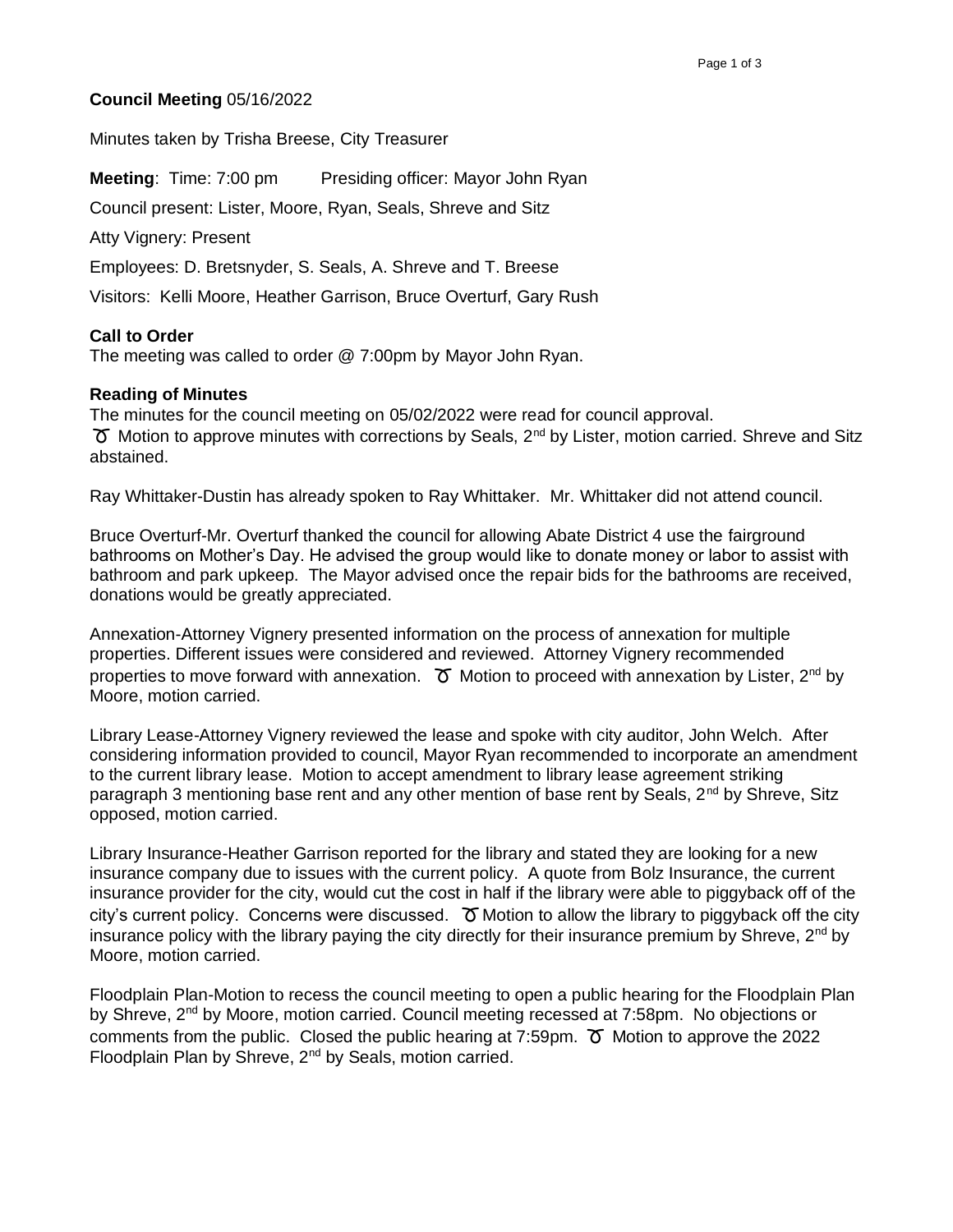City Park Mulch-The council considered different options for mulch at the city park and if dirt would need to be hauled in first. Dustin advised the mulch areas could be regrated using dirt the city already has available. Funding for the mulch was reviewed since there is not enough in the park budget. The city has so far collected \$106,000 in covid funding, of which \$89,000 is allotted for the new sidewalks and \$21,000 for police radios. Another \$106,000 is to be sent to the city. Autumn will check to see if covid money may be used for this project since it is a safety issue. She will also get updated pricing to include any delivery fees.

Old Police Station-The council discussed the options of selling the building or demolishing it.  $\sigma$  Motion to survey the lot in order to section the old police building off from the maintenance building at the fence line by Shreve, 2<sup>nd</sup> by Lister, motion carried. City Clerk will gather 3 quotes for survey service.

# **Police**

Chief Seals reported for the Police Department.

Service Weapon Request-The Chief presented options for a new service weapon for Officer Garner as her current weapon is too large.  $\sigma$  Motion to approve Glock 48 Slimline gun for \$358.00 from GT Distributors by Sitz, 2<sup>nd</sup> by Shreve, motion carried.

Cats-Chief is still researching and reviewing options for a program to help with the cat population in town. No procedures in place at this time.

## **Maintenance**

Dustin Bretsnyder reported for the Maintenance Department.

AMR bids-An updated bid from Schulte Supply for new AMR meters and included installation fees was presented to council for review. Autumn advised the Improvement Reserve currently has \$414,379.28, Atrazine funds on hand of \$156,384.96 and the Equipment Reserve funds of \$144,276.69.  $\sigma$  Motion to accept Schulte Supply bid for new AMR meters with installation totaling \$184,793.55 to be paid out of the Atrazine funds and the Improvement Reserve by Shreve,  $2^{nd}$  by Moore, opposed by Lister and Sitz, motion carried.

Street Signs-Street signs are still being replaced as some are stuck on the poles and may need new hardware. The old city park signs are all down and have been removed. The no parking zone by Midtown Market is handled by the county.

KDHE-Helen Holm with KDHE coordinated with the maintenance department and reviewed water tests throughout the city and the water plant. The water is safe to drink and has passed all Federal and State requirements. Helen offered some advice to mitigate the color. Dustin advised over 88,000 gallons has been flushed though the system to alleviate the issues. Mayor Ryan advised he was interviewed by Channel 27 news on May 16<sup>th</sup>, 2022 to discuss city water.

City Pool-Dustin advised they are repairing some water lines and finishing up patchwork and clean-up of the pool. He stated they are hoping so start filling the pool this week.

## **Other Departments**

Advantage Computer Jayhawk Software-Seals inquired if the yearly renewals could be grouped together in the future to allow payments to be made at one time. Autumn will get this set up.  $\sigma$  Motion to renew the contract with Advantage Computer Jayhawk Software for \$650.00 by Sitz, 2<sup>nd</sup> by Lister, motion carried.